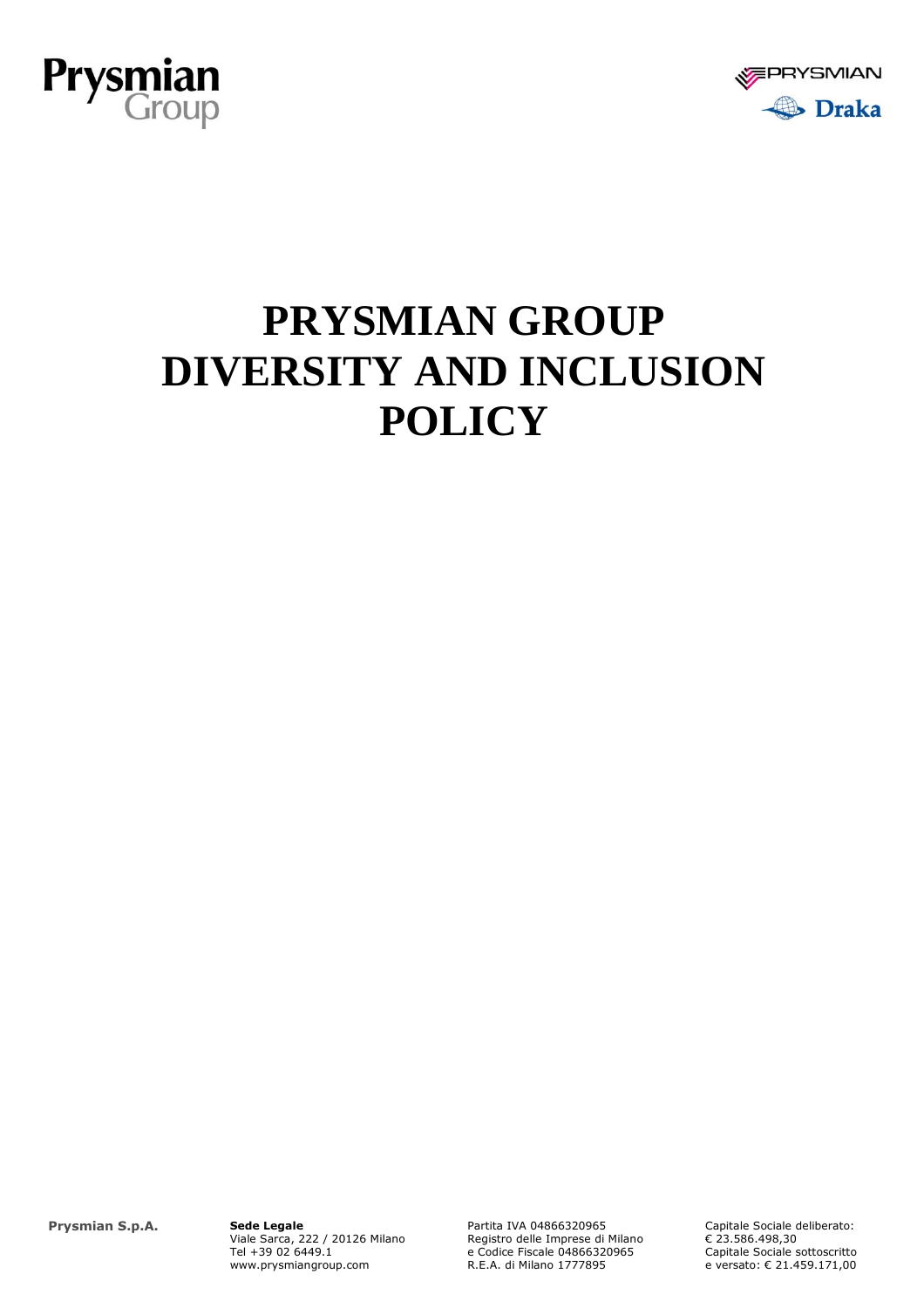



## **1. Objectives and scope of the Diversity and Inclusion Policy**

Prysmian Group recognizes and sustains the importance of promoting equal opportunities, increasing the value of diversity and inspiring uniqueness among people.

Diversity is a strategic asset for Prysmian Group, as it allows the Group to create an inclusive working environment, which encourages collaboration, creativity and openness and where people can fulfil their potential and increase their motivation.

Prysmian Group, as a group with a global outlook, is aware of the importance of promoting a multicultural working environment, reflecting the diversities of each country where the Group operates while developing a shared common identity, which makes Prysmian Group grow as a company and as individuals.

Inclusion means creating an inclusive culture embracing all forms of diversity, making all people feel involved, engaged and respective and providing them with the opportunity to fully develop their skills and talents, in line with the objectives of the businesses.

The Diversity and Inclusion Policy applies to all individual employees, job applicants, contractors and agencies workers of all Prysmian Group's entities worldwide.

Prysmian Group believes that there is no uniform approach to endorsing diversity and inclusion within all countries and regions where the Group operates. All entities must develop their own diversity and inclusion action plans based on local history and culture, being compliant with the local laws and regulation and addressing the most significant issues on a country base.

## **2. Prysmian Group Commitment on Diversity and Inclusion**

Prysmian Group is committed to ensuring equal opportunities in all areas of employment, avoiding any form of unfair or unlawful discrimination in employment or occupation and promoting a culture where people recognize the value that a diverse and inclusive workforce brings.

Prysmian Group is committed to embracing all the differences in employees' age, gender, marital status, race or ethnicity, nationality, religion or other belief, sexual orientation, social and educational background, family and care responsibilities and any other form of diversity.

Prysmian Group is committed to creating a working environment, which is free from any direct or indirect, associative or individual discrimination, any sort of violence or harassment, either sexual or based on personal, political and cultural diversity. The aim of Prysmian Group is to make sure that all employees treat others, at all times, with dignity, respect and fairness, exhibiting a conduct that reflects inclusion and supports the values of the Group.